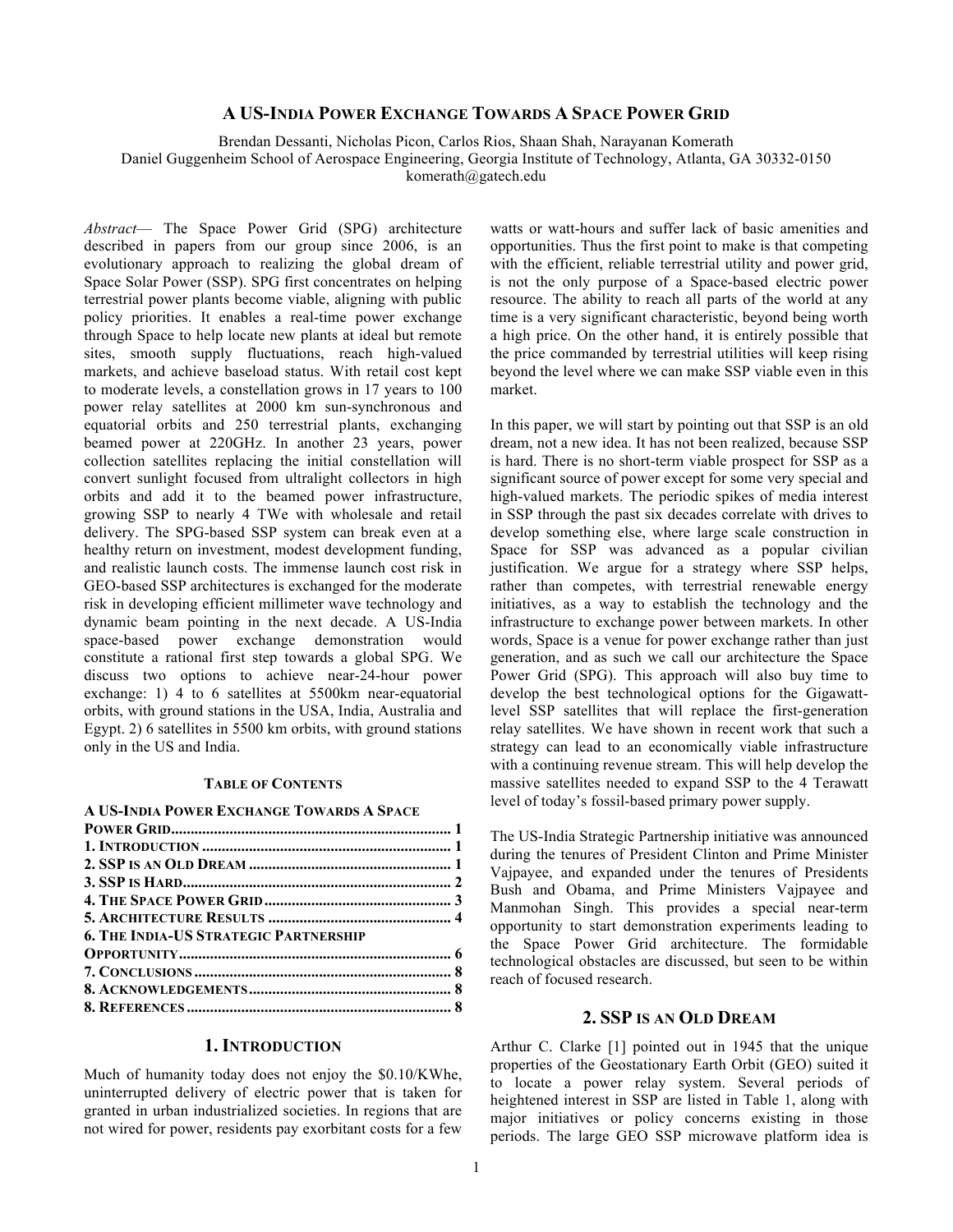credited to Peter Glaser [2], then a Vice President of the Arthur D. Little Company, renowned for its strategic planning expertise. The massive number of launches required to construct such a platform probably helped to convince the US Congress to fund the Space Shuttle Transportation System, projecting that the launch cost would come down to \$100 per lb (\$220/kg) in routine, mass production operation. NASA and the DOE studied the concept, with DOE given development responsibility [3,4]. Interest appears to have waned until the 1990s, when the US "Fresh Look" study [5,6,7] and the SPS2000 international initiative involving the International Space Station Partners [8,9,10,11] generated strong interest, with scale models and demonstrators being built in Japan. The oil price rise accompanying the Iraq War in 2003 and the Global Warming concerns of the mid-2000s saw another spurt of publishing activity [12,13,14,15], though only JAXA [16,17] appears to have been focused on hardware advances. The economic collapse of 2008 dimmed interest in Carbon Reduction initiatives even in Europe. However, the Indian imperative towards non-fossil energy resources and the accompanying Nuclear Power initiatives coalesced with the space side of the Strategic Partnership between India and the USA to create a convergence of interests towards Space Solar Power. Recent publications [18,19,20] indicate strong interest from both governments and policy think tanks.

To understand the point of Table 1, one might use the lesson of the 1963 movie "Mouse on the Moon" [21]. Governments may have their own grand and changing aims that cause temporary surges of interest in SSP. It is up to the Mad Professors and expert scientists and enthusiastic students, to use these periods of official interest and make the needed breakthroughs. Once the breakthroughs are identified, governments may get serious about actually going forward to realize the dream of Space Solar Power.

**Table 1: Major Studies on SSP, and the Contemporary Policy Issues**

| <b>Studies</b>                            | Contemporary         |  |
|-------------------------------------------|----------------------|--|
|                                           | Issues               |  |
| 1. Arthur C. Clarke: ET Relays, GEO       | Beyond Apollo?       |  |
| opportunities: 1945                       | Case for Space       |  |
| 2.1st artificial satellite, 1950s         | Shuttle: 1000s of    |  |
| 3. Peter Glaser (Arthur D. Little Co) GEO | launches at \$100/lb |  |
| SSP architecture: 1968                    | to LEO               |  |
| 4.NASA/ASEE Space Settlement study,       | Beyond SkyLab?       |  |
| 1977                                      | STS? ISS?            |  |
| 5. NASA/DOE NASA TM81142, 1979            |                      |  |
| 6. SAIC Fresh Look: NAS3-26565, 1996      | SLI/ Heavy Lift?     |  |
| 7. SPS2000 JAXA/NASA, 1992-present        | Commercial           |  |
| 8. "Gold Rush to LEO"                     | Launch               |  |
| 9. JAXA LEO demo wide-area beaming        | Moon-Mars            |  |
| proposal                                  |                      |  |
| 10. India-US SSP Partnership (Garretson,  | Warming.<br>Global   |  |
| 2010)                                     | Peak Oil, India-US   |  |
| 11. NSS-Kalam announcement, 2010          | Strategic            |  |
|                                           | Partnership, Etc.    |  |

# **3. SSP IS HARD**

The 1979 NASA/DOE studies concluded [4] that SSP was technically feasible but required large investment, and that the US government would eventually fund it by about Year 2050. The technical difficulties and the magnitude of the cost make this prediction look rather optimistic. A very simple calculation shows why. The full AM0 (Air Mass Zero) spectrum delivers 1366 watts per square meter [22] of collector area in Earth's orbit in space. With possible future conversion efficiency of 60% to electric power, 90% to a beam reaching Earth's surface with another 10% loss, this means that 1GWe delivered to the terrestrial grid means a collector area of 1.67 square kilometers. Today the possible efficiency is at best half of the above, so that the area per GWe is over 3 square kilometers. Looking at it another way, the ambitious target for the specific power (electric power per unit mass in orbit) of SSP is 1KWe per kg, which implies well over 1 million kilograms in orbit for a 1GWe system. Present architectures promise less than 0.3 KWe/kg, so that a 1GWe SSP craft requires over 3 million kilograms in orbit. The launch cost alone to GEO is over \$5000 and probably over \$10,000 per kilogram, so that just launch cost exceeds \$30B. Viewed another way, a general thumb rule in renewable energy resource development is that the installed cost must approach \$1 per watt. Wind plants approach \$2 per watt. Contemporary terrestrial photovoltaic (PV) systems cost from \$4 to \$6 per watt, installed. Just the minimum launch cost of SSP systems is in the range of \$15 to \$30 per watt, putting them out of competition except for very special applications.

That is only a small part of the cost, since the ground infrastructure for a GEO-based SSP system is massive, dictated by the laws of physics. Figure 1 shows the impact of beaming frequency on the size of the ground infrastructure, even if we size the antennae to receive only 84% of the beam power (main lobe). For a given frequency and beaming distance, the product of the receiver and transmitter diameters is a constant, so values for other choices of the space antenna diameter can be computed easily. With the space antenna diameter set at 150m for millimeter wave and microwaves, and at 10m for lasers, the ground receiver diameter increases with orbit height. Figure 1 shows that frequencies above 100 GHz are needed for any realistic ground antenna size. Even then, GEO is a very expensive choice. Unfortunately, Ref. [23] shows that water vapor significantly degrades propagation at frequencies above 5 GHz. These considerations dictated the choice of 2.45GHz for most of the studies on SSP done to-date: If GEO is used, then the ground station size must be on the order of hundreds of kilometers in diameter. Such a station can only be justified if very large amounts of power are transacted, which in turn makes all-weather operation essential. Lower orbits were rejected as being technically difficult due to the transient, dynamic power reception.

Because of these considerations, a 1GWe Space Solar power plant will cost orders of magnitude more than a 1GWe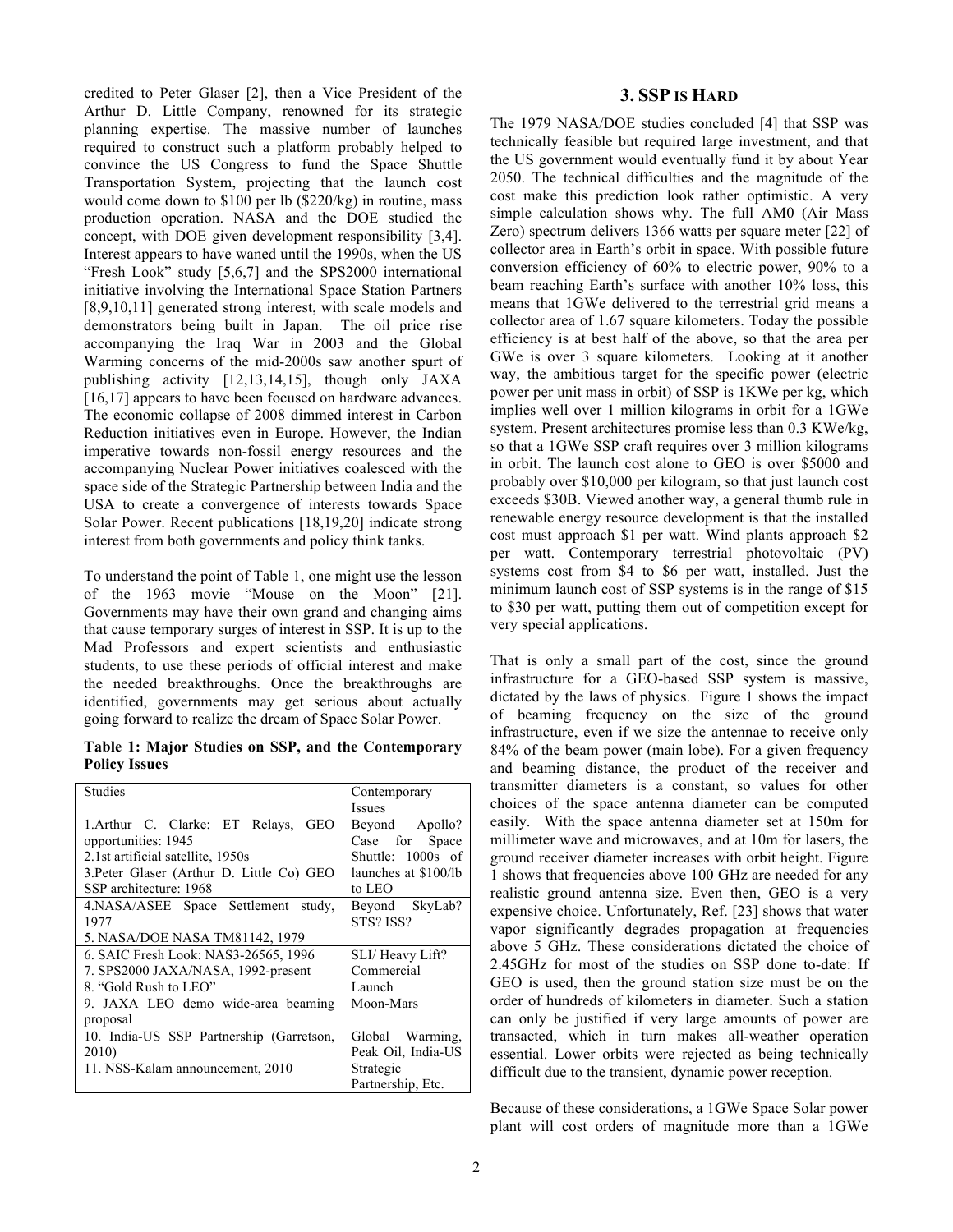nuclear plant, and probably much more than any terrestrial renewable energy plant. We must go back to Table 1 and



*Figure 1: Receiving antenna size for 84% capture vs. beam distance*

wonder whether the spurts of interest in SSP were indeed real, given that no fundamental breakout from the above constraints was identified, except with the recent JAXA proposal to use Nd-Cr fiber lasers that showed high conversion efficiency from the broadband solar spectrum to beamed infrared power.

# **4. THE SPACE POWER GRID**

The Space Power Grid architecture that we have been developing, argues for at least 3 radical yet logical changes.

#### *1. Synergy with terrestrial renewable power generation*

Clearly, no government will invest the trillions of dollars needed to develop and set up the first large SSP facility, when money is desperately needed to install other forms of terrestrial non-fossil power generation. It is hard to get anyone outside the Space community interested in such an expenditure. However, terrestrial renewables have their own difficulties in competing with established utilities, because solar and wind plants are fundamentally intermittent in generation. Using Space as a power grid, we propose to connect generation plants all over the world in essentially real time, the revenue coming from their ability to win higher prices for their output, to use their peak generation without large on-site storage, and to avoid the need for 100% redundant auxiliary generation capacity (usually fossil-fuelled). The Space Power Grid would also enable participants to sell their power to island and remote communities on a retail basis, so that they can command higher prices than in markets served by the terrestrial grid.

Thus in Phase 1, the SPG consists of pure relay spacecraft, conceptually equivalent to waveguides, but with dynamic receiving and transmitting antennae, active cooling systems and orbit-correcting propulsion. Figure 2 shows the concept. Table 2 shows conceptual design parameters. These are 4000kg class satellites placed into 2000km sun-synchronous or near-equatorial orbits. The antennae are small enough to enable each craft to be packed into the payload bay of a single launcher. The Phase 1 system is shown to be quite effective and viable, expanding to 100 satellites serving 250 ground stations by Year 17.

Phase 1 parameters are detailed in Ref.[24]. This is just one embodiment of the system. Numerous permutations of launch rate, orbits and satellite/ power transaction size are possible, and we have not rigorously optimized the system.

**Table 2: Phase 1 SPG relay satellite conceptual design parameters as of April 2011**

| Dry Mass, kg          | 2680 |
|-----------------------|------|
| Total Loaded Mass, kg | 3526 |
| Volume, $m^2$         | 17.7 |
| Packed length, m      | 46   |
| Packed diameter, m    |      |



*Figure 2: The Space Power Grid Phase One concept. Orbits heights are not to scale. Cones of visibility from surface power plants are sketched.*

### *Phase 2 and Phase 3: Girasols and Mirasols*

As the first generation craft of the SPG reach retirement in 17 years, much larger Phase 2 craft are launched to replace them. We call these *"Girasols"* because they constantly turn to receive sunlight. These are solar power converter craft, conceptually designed to a 1GWe power level. They also perform the relay function of the Phase 1 craft. In the SPG architecture, these are by far the most costly items. Their collectors are sized to receive highly intensified sunlight, from ultra-light reflectors. At present we believe that it is best to place the reflectors in orbits that are high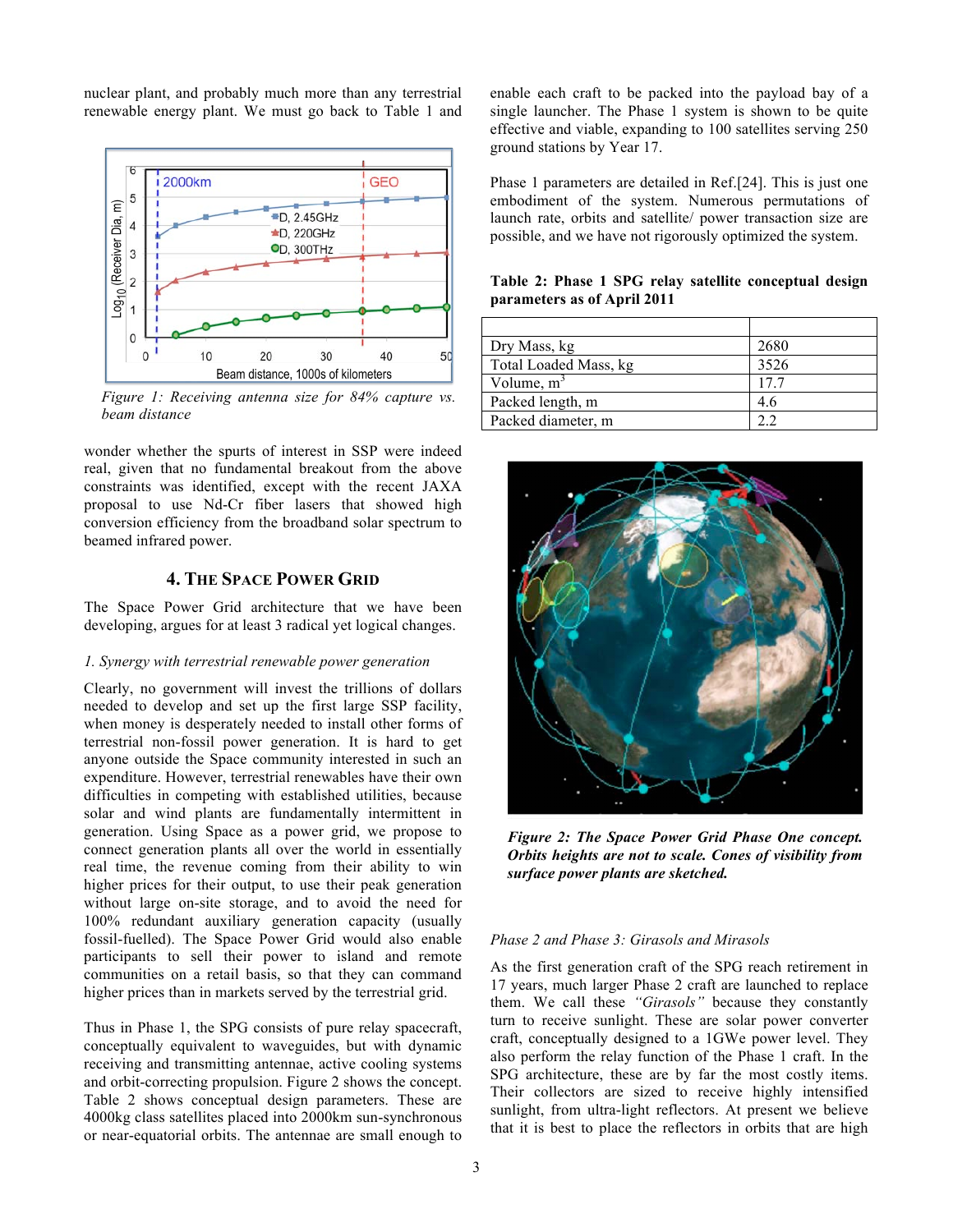enough to be in perpetual sunlight, rather than be hard linked to the Girasols. We call these high-orbit reflectors *"Mirasols"* because they perpetually view the Sun. To reach 4TWe of Space Solar Power, over 4000 Girasols would be needed. Future developers may standardize a design converting much more than 1GWe, but at present we see no advantage to that. Figure 3 schematically illustrates the Mirasols (high-altitude reflectors), the Girasols (converterrelays in the grid orbits) and the small Phase 1 relays.



*Figure 3: Cartoon representation of SPG Phases 2 and 3*

# **5. ARCHITECTURE RESULTS**

Present results from the SPG Architecture Model are given below. Model assumptions, and the basis of each, are detailed in Ref. [24] and are not repeated here. Ref. [24] is the latest in the evolution of our Space Power Grid Model. Refs. [24,25,26,27,28,29,30,31] have considered various aspects. These include the prospects for end-to-end efficiency, the impact of direct conversion technology and the crossover point in competing with the terrestrial power grid, relating frequency choice to economic feasibility, optimal power level, cost modeling refinements, active thermal control, the minimum number of satellites and ground stations needed for startup, and the selection of orbits. The issues in going to millimeter waves, the issue of obscuration due to weather and circumventing it, the public policy considerations in a global power exchange system, preliminary considerations for the retail power beaming end of the system, have also been considered.

#### *Ngorongoro Viability Parameter k*

As expected, none of the issues laid out above is "easy", but none is a show-stopper either, unlike the prospects for reducing launch cost to the levels assumed in most prior architectures, or achieving the ground receiver diameters assumed. For instance, see [32] for an excellent summary showing the assumptions in contemporary SSP models needed to achieve viable market prices for the delivered power. The state of the art in SSP is similar to that of the unique ecosystem in the Ngorongoro Crater [33]. The animals in this high-altitude crater are insulated from contact with the outside world by the high and steep crater rim, and hence limited to trying to dominate each other within that space. Surely the idea of trying to get out must have occurred to some, but all the options for doing so are very difficult. Some deep canyons are evident in the ridges, offering possible escape routes. However, there may be other unknown and insurmountable or impassable obstacles beyond the difficulties apparent from below. Likewise, there are several options that may be apparent to proponents of SSP, that will lead to the two order of magnitude improvement needed for economic viability. These may be summarized by an empirical thumb rule from numerous iterations of the SPG model. We thus define the Ngorongoro Viability Parameter **k**. Commercial viability requires that **k** be of order 1 (the minimum may be as low as 0.3 depending on other particulars).

# *k = 25000.P.s.*η*/c*

The "." signifies multiplication and the "/" signifies division. The 25000 is a rough approximation of the many other parameters particular to each variation of the architecture, and of details such as required rate of return, cost of money, Isp of the in-space propulsion system, etc. **P** is the price of delivered electric power in US\$/KWhe.

**s** is the specific power of the system in orbit, KWhe/kg.

η is the efficiency of converted power transmission to the ground.

**c** is the launch cost in US\$/kg to LEO, defined here as the orbital energy level from where the high-Isp space propulsion system takes over and moves the system to its desired orbit. Table 3 summarizes today's values, versus what is needed and reasonably achievable with R&D. There are as many different proposed solutions as there are streambeds coming into the Ngorongoro crater. Our choice is the SPG approach with millimeter wave beaming. As Figure 1 shows, it is essential to go well above 100GHz as the beaming frequency, and to reduce orbit height by an order of magnitude from GEO. The former drives us into the difficult regime of millimeter wave generation, reception and propagation, while the latter drives us into dynamic and transient beam pointing and reception. The technical arguments why these are fundamentally feasible are given in our prior work listed above. Much has changed in these technologies since the days when Peter Glaser and NASA/DOE laid out the GEO-based architecture. Certainly we are also keenly aware that there may be unknown and insurmountable obstacles along our chosen route, just as there are very visible ones in the GEO/5.8GHz architectures.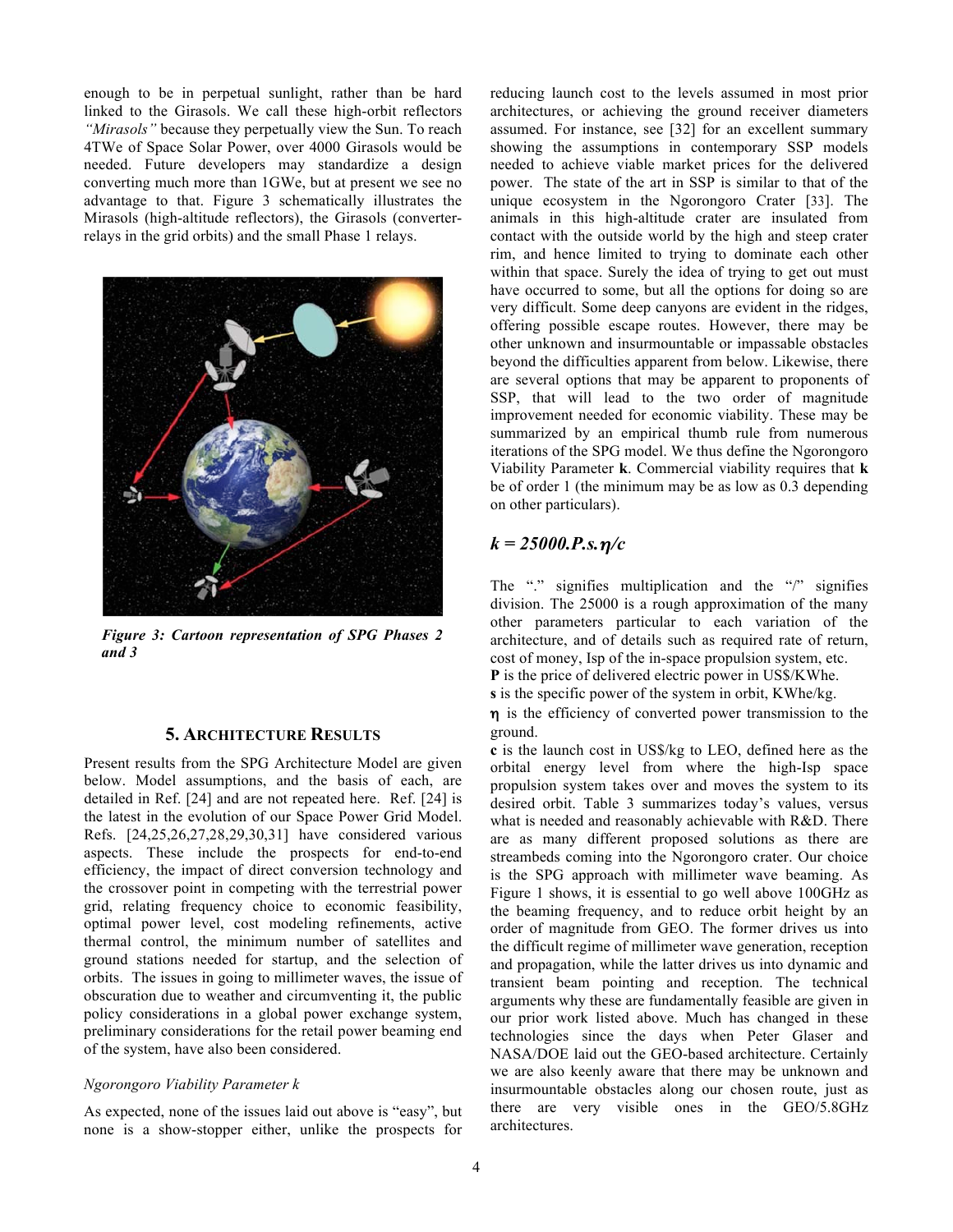| Parameter                                      | Present    | <b>Needed</b> |
|------------------------------------------------|------------|---------------|
| Power price, US\$/ KWHe                        |            |               |
| Beaming efficiency $\eta$                      | (0.1?)     | 0.5           |
| Launch cost $c$ , $\frac{6}{\text{kg}}$ to LEO |            |               |
| Specific Power s, KWe/Kg in<br>space           | ${}_{0.3}$ | >1            |
| Ground receiver diameter, m                    | $>100$ km  | $<$ 1 $km$    |

**Table 3: Prior SSP parameter values, compared to what is needed for viability.**

A few points can be mentioned without taking up much space in this paper, to address the primary superstitions that we have encountered in hearing the SPG system discussed among SSP experts.

1. Millimeter wave generation has been revolutionized by the automobile radar and Homeland Security market demands. While the frequency ranges used for short-range purposes is below 100GHz, components already use 220GHz generation. Mass production is possible, but specific power and efficiency values are not yet where we need them. We believe that there are several interesting alternatives here.

2. Rain above a threshold level kills millimeter wave power beaming. In fact it also kills low-GHz beaming as seen from the loss of satellite TV signals during American thunderstorms and Indian monsoons. However, there are wide swaths of the USA, for instance, where the probability of precipitation above this level is down to less than 5 or 10 hours a year; and this is true of most of the ideal locations for terrestrial renewable power plants (dry, high altitude, remote from population centers). With dynamic beaming, transient patches of rain can be avoided by selecting stations outside the rain area and using the terrestrial grid. This will however not work with GEO-based systems because the stations are so large and so few.

3. The atmospheric absorption data for millimeter waves comes from astronomical observation or radar imaging interests, where low signal level does not affect the air or its moisture content. When the interest is in continuous wattage (cw) beaming for several minutes, "burning through" or saturating specific energy levels of water vapor and oxygen of the atmosphere and creating a low-loss path is a much more interesting option. Winds are an advantage in this scenario because they allow the "burn-through" beam to be placed outside the main beam.

4. Phase-array antennae allow swift and accurate pointing of beams without physical movement of the hardware. The technology exists (whether published or not) since computation speeds reached desired levels in the 1980s for the aircraft-based Boost Phase Intercept problem of strategic missile defense. The problem of beaming to and from ground stations and satellites in well-defined orbits, is trivial compared to the BPI problem, but there may be substantial power requirements or losses in phase array pointing when applied to power beaming. For this reason the ground antenna for 220GHz may even use cam-driven mechanisms

with servo motors for small corrections, since they are so much smaller than the versions imagined for the microwave/GEO options, and the motion is so predictable.

5. The SPG architecture is completely compatible with a move to lasers [34] instead of millimeter waves. Policy changes are needed to allow lasers, and atmospheric propagation of infrared lasers remains to be addressed.

6. The Phase 1 SPG satellites are relays. They do not convert from or to millimeter waves, and as such do not impose a large loss in the system.

7. Transient and intermittent beaming (irrelevant beyond the startup stage of SPG) are not fundamental obstacles to utility-scale electric power transmission in the  $21<sup>st</sup>$  century, though they were considered killers in the electric grids of the 1960s. Wind power plants routinely face the reality [35] that wind power is proportional to the cube of wind speed, so that a doubling from 6 to 12 mph implies an 8-fold increase in power. The vast majority of wind power in most locations actually comes from transient windows of strong wind. Similarly, hybrid automobile technology assumes the ability to deal with sharp variations in power demand.

7. There are numerous choices for the SPG orbits. As pointed out in [27], the Molniya Orbits used by the USSR to achieve long visible times above high latitudes, may offer some options, but at the cost of a varying and perhaps large beaming distance. Ref. [20] considers a Molniya-type orbit for a space solar power satellite that provides long dwell time over certain Indian stations. We proposed to start SPG with a combination of near-equatorial and sun-synchronous orbits. Continuous beaming for 24 hours is not essential. The afternoon sun scenario shown in Figure 4 [28] uses just a few satellites following closely-spaced tracks in tandem, allowing solar plants to sell their peak output to others that are in the deepest part of their supply wells on the other side of the Earth. The number of satellites needed to achieve continuous beaming is much lower at the high latitudes (where GEO is too low on the horizon), so that SPG is an ideal system to reach those who have the fewest other alternatives to fossil-based power.



*Figure 4: Afternoon Sun scenario where the first few satellites are sent in tandem sun-synchronous orbits.*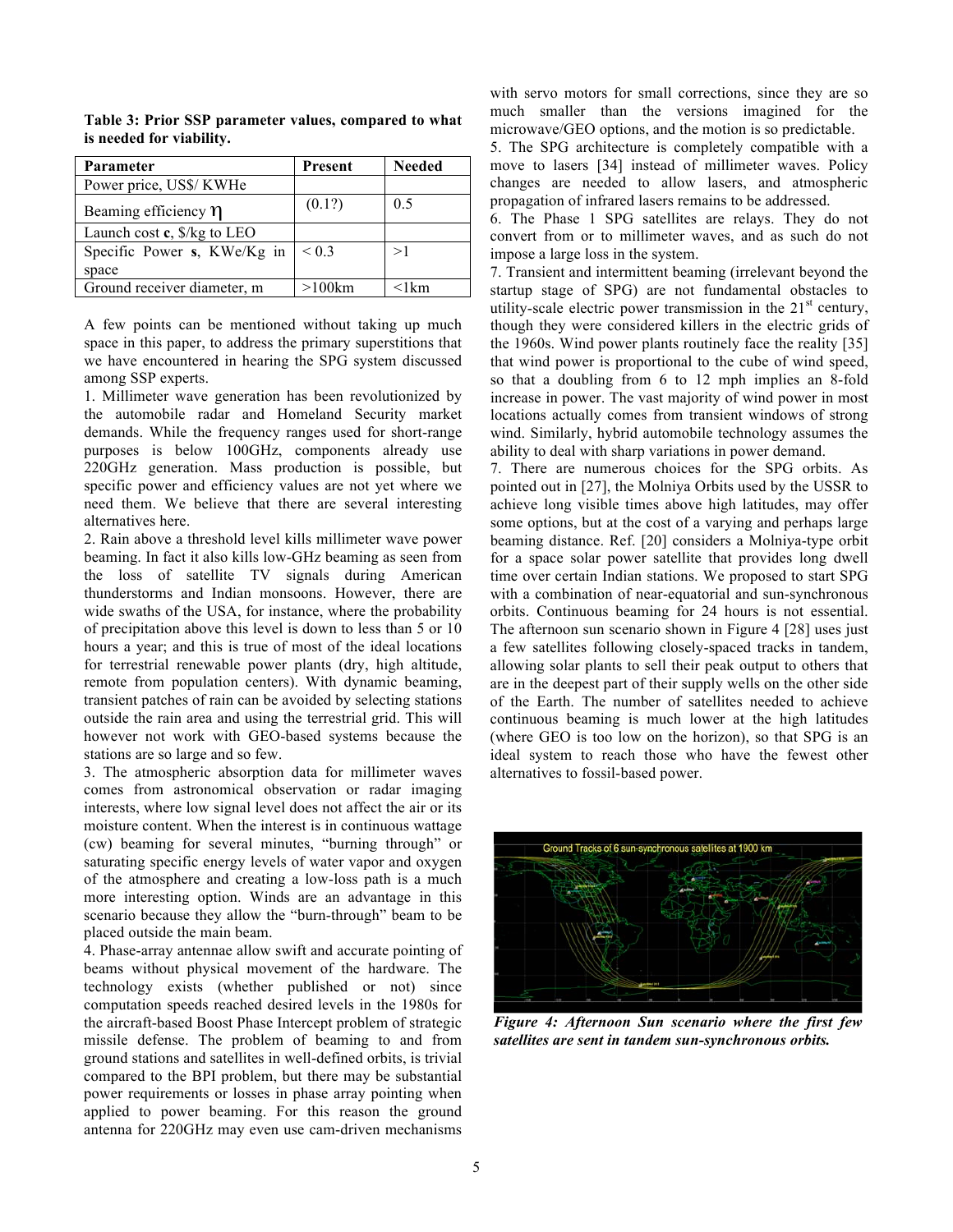#### *Architecture comparisons*

A "sanity check" for SPG was started by comparing with the JPL HALO architecture [32]. The summary comparison in Table 3 from [24] shows that for similar economic assumptions, SPG promises a major saving in the mass that must be delivered to high orbit. The mass estimate of SPG depends on using millimeter wave power beaming and achieving a high specific power of the conversion system (but with reasonable launch and development costs!) The way to achieve this has been proposed elsewhere. The basic breakthrough is that when the intensity level is very high and Gigawatt power level, gas turbine primary converters yield much better specific power than any pure photovoltaic system, as stated in Ref. [24]. In addition, there is a significant but not primary cost saving resulting from doing the mass-intensive power conversion in relatively low orbits compared to GEO. We note that when the move from LEO to the final orbit is done using high-Isp electric thrusters using spiral orbits, the difference between launch costs to GEO and 2000-km sun-synchronous orbits is not extreme.

**Table 4: SPG Phase 3 mass results compared to HALO results in [32]. From [24].**

| Feature       | SPG Phase 3 model     | <b>HALO[32]</b>   |
|---------------|-----------------------|-------------------|
| Collectors    | Ultralight solar sail | in<br>Heliostats  |
|               | configuration in high | <b>GEO</b>        |
|               | dynamic orbits        |                   |
| Converters    | Heat engine /mm wave  | Intensified PV    |
|               | converters<br>and     | arrays/5.8GHz     |
|               | transmitters<br>in.   | transmiters<br>in |
|               | 2000km orbits         | <b>GEO</b>        |
| Mass per GWe  | 93 MT                 | 10,870MT          |
| in high orbit |                       |                   |
| Mass per GWe  | 196 MT                | ∩                 |
| in low orbit  |                       |                   |

As Ref. [24] showed, the SPG Phase 1 system parameters are set so that the system breaks even in 15 to 17 years at a respectable Return on Investment, compatible with a publicprivate consortium, with only the development funding (<10 \$B) coming from the taxpayer. This is the key to SSP. It establishes the market and makes space-based beaming "routine", in complete harmony and synergy with terrestrial renewable power generation and the national priorities of most of the United Nations. It sets the stage for the expansion to full SSP. The Girasol converters of Phase 2 are the massive investments, first launching in Year 17, and starting large scale SSP. The Phase 2 Mirasols follow immediately, boosting SSP to the GWe level. The expansion ramp from there to the TWe level of eventual SSP is a matter of national priorities: faster expansion comes at the cost of a large dip in the Net Present Value, while a slow expansion allows a quicker route to profitability, but continues dependence on fossils, longer. Our model shows that breakeven can occur by Year 50 at a modest (but not very low) cost of power, and at Consortium ROI levels.

# **6. THE INDIA-US STRATEGIC PARTNERSHIP OPPORTUNITY**

Garretson [18,36] outlines the opportunity posed by the growing US-India strategic partnership. The idea of SSP as a centerpiece of collaboration in the Space area is gaining currency among Indian policy circles [19,37,38]. India has a pressing need for more electric power, and this need is much greater than what India's terrestrial power grid can handle. Veterans of the Indian nuclear power industry point out that reactor design size has been limited not by nuclear technology, but by grid capacity. Over 400 million people have minimal access to electric power, and live in rural India, which includes over 600,000 villages. At the same time, the explosive growth of mobile telephone access and usage in India (over 450 million mobile phone accounts in 2010) shows the pent-up demand for technology, and its ready acceptance, even at price levels that appear quite steep compared to the average income levels. In many regions both in India and in Africa, people own mobile telephones and routinely depend on them to conduct business and farming, but must literally walk large distances to go and charge these phones, or pay exorbitant costs for those first few watts and watt-hours. One can only begin to imagine the opportunities and wealth that will be opened up, if these people can access plentiful and reasonably priced electric power. The opportunity to re-think options for connectivity and electric power exchange is tremendous.

In [30] and [31] we laid out some preliminary considerations on how Indian villagers may be provided with access to electric power quickly. Our conclusion is that this is best done with a combination of terrestrial grid access points co-located with the extensive Indian Railways network as done for the mobile telephone network, and then hopping beyond that using retail power beaming. Where the terrestrial grid has too little capacity or reach, power may be effectively beamed from regional power plants, through high-altitude platforms (lighter-than-air airships in the stratosphere) and then down to receivers in each village. A fleet of several hundred such Stratoforms would make a dramatic impact on rural electrification, far faster than any expansion of the terrestrial grid alone.

The relevance to Space Solar Power comes from the fact that India is investing very heavily in clean solar power plants in the dry north and northwest, and in wind power plants in the south. Both of these are highly unsteady sources, the wind plants more so. A real-time power exchange would make a large difference to their viability, yet the domestic power grid is ancient, inefficient, unreliable and of very low capacity. At the same time, solar and wind power plants in the US are also struggling to survive in competition with the well-established US fossil and nuclear power industry and the very efficient, reliable US power grid. The US too needs many more solar and wind plants. The US and India are 9 to 12 hours apart in time zones, making them ideal partners in a day-night power exchange.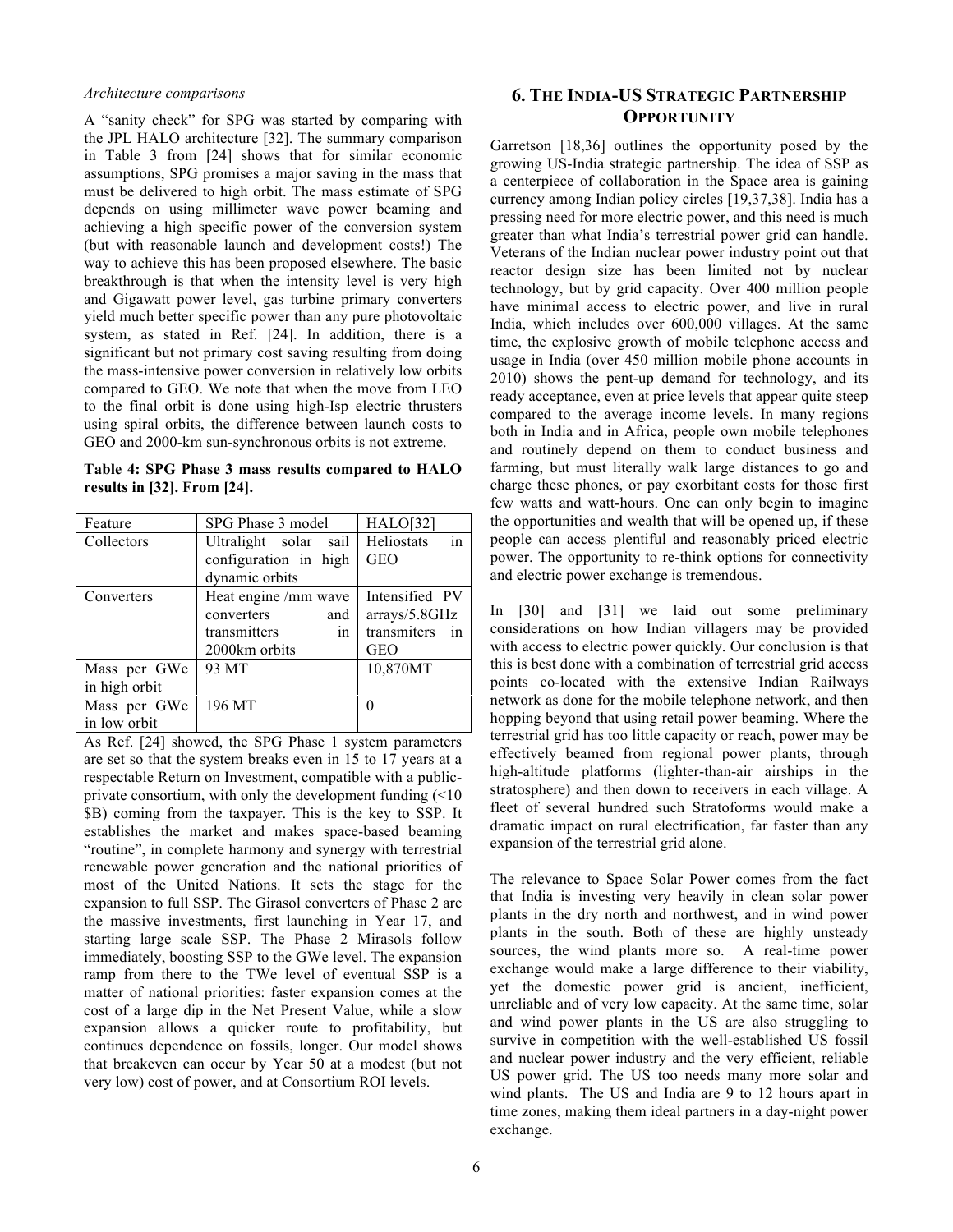The India-US exchange is thus a unique opportunity to start the Space Power Grid approach to SSP with a systematic series of demonstrations. The following concept explorations illustrate the opportunity to minimize the number of satellites necessary to provide essentially continuous power exchange.

### *4-Plant Model*

A demonstration model has been created using the Satellite Tool Kit (STK) using up to six satellites and up to four facilities. The satellites have a near equatorial orbit with an inclination of 15 degrees and an altitude of 5500 km above



# *Figure 5: 6-satellite, 4facilty model (above) and 4 satellite, 4-plant model (below).*

Earth, and have evenly spaced right ascension of the ascending nodes. Using the four facilities in our demonstration, United States (New Mexico, near Las Cruces), India (near Mumbai), Egypt (near Cairo), Australia

(Western Australia) this model provides 24 hour continuous beaming to all plants. This orbit was chosen because the satellites never drop "too low" on the ground path to be seen by our chosen demonstration model facilities. The satellites are continuously in sight of each other, and at the same angle, meaning that no pointing is necessary for continuous space to space beaming. The low inclination angle that is relatively close to the latitude at the launch site (Cape Canaveral, FL) keeps plane change delta-v costs low. Figure 5 illustrates systems starting with six satellites (above) and only four satellites (below).

### *US-India 2-Plant, 6-Satellite Model*

The demonstration model has been reduced to a two facility US-India model. Our model has essentially 24 hour continuous beaming, with a very small period of downtime that results because the two plants are not on exactly opposite sides of the Earth. Beaming in green represents New Mexico beaming to Mumbai; beaming in red represents Mumbai beaming to New Mexico. The model also has short periods of downtime that exist when the system is transferring from one 3-satellite chain to another.



*Figure 6: Six-satellite, two-plant model to start a direct US-India power exchange*

Other variations of the US-India Model have been considered. Using a 3-satellite configuration at the current altitude (5500 km), there was very little time for beaming. Even extending the 3 satellites to 10000 km did not allow reducing the number to 3. We also looked at a 6-satellite configuration at 10000 km and it eliminated the gaps that the 5500 km version has when switching between satellites. In fact there is some overlap where one only needs to do beaming from one satellite to another satellite and back to Earth. Therefore, the ideal altitude for this startup demonstration with minimal number of satellites and ground stations, is somewhere between 5500 and 10000 km. Once the number of satellites increases, newer satellites will be placed as low as possible, which is probably at 2000km or even lower.

The 6-satellite, 2 facility model has continuous 100% beaming. The 4-satellite, 4 facility model has continuous 100% beaming for inclinations between 0-6 degree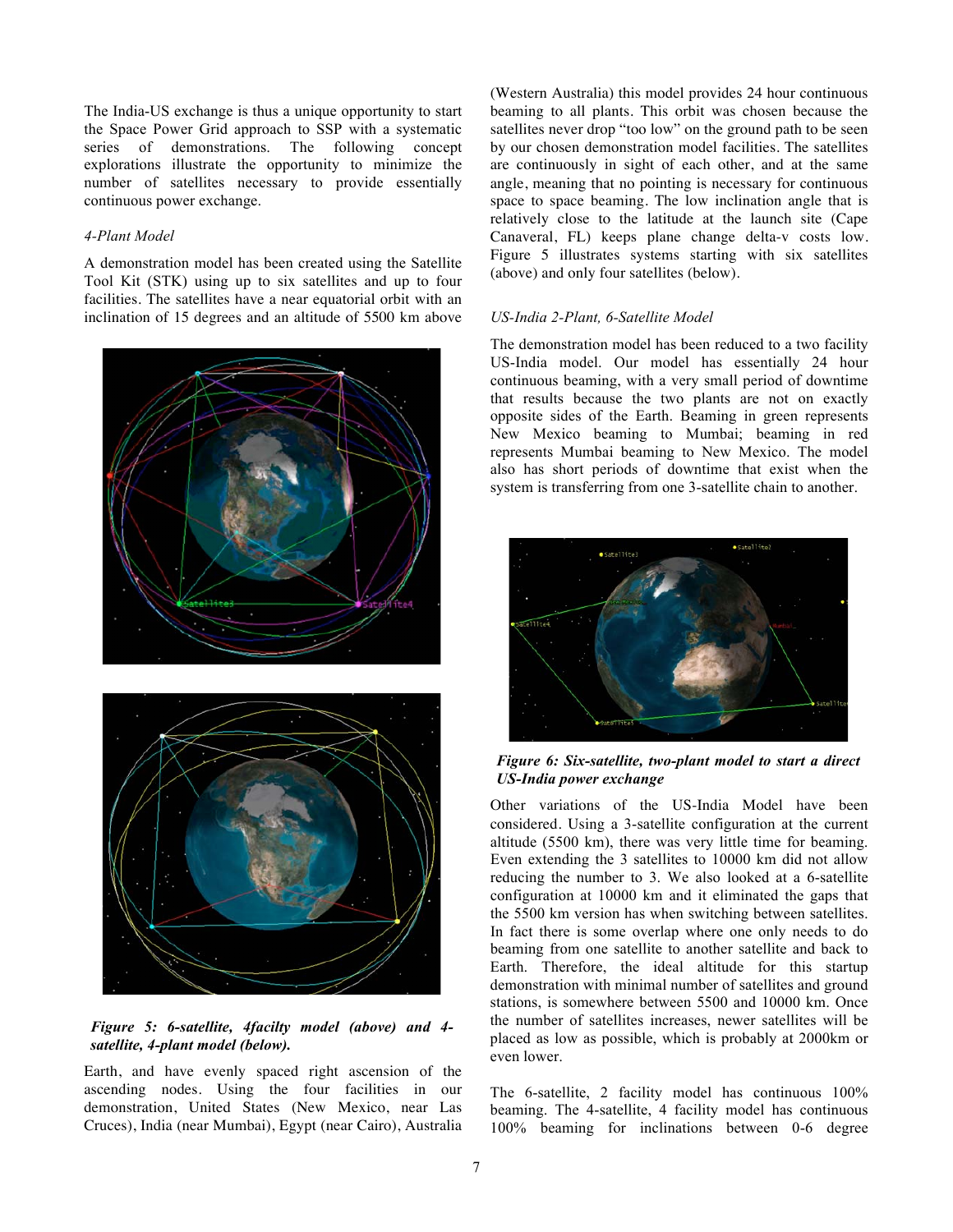inclination. As a result, the inclination of our orbits in our model has been changed to equatorial. At 15-degree inclination, the New Mexico plant could receive beamed energy about 95% of the time.

These results are presented only for demonstration purposes, consistent with the basic research / initial concept exploration charter of our university research group. As the engineering of the demonstration model matures, surely other optimal configurations will become evident, with performance superior to what we present. For instance, the best locations for terrestrial plants in India may not be near humid Mumbai (Maharashtra) which receives heavy monsoon rains for several months, but perhaps in the Thar desert of Rajasthan, or the arid high plateaux of the Deccan in central India. The advantages of global collaboration cited by Dr. Abdul Kalam, former President of India, are brought home by the immediate advantage in number of satellites required to achieve continuous beaming, when more nations are included. Australia, Japan, New Zealand, the north African desert nations, the desert nations of the Middle East, the deserts of southwest Africa, parts of Russia, Chile, Argentina, Greenland, Iceland, island nations in the South Pacific, are all excellent candidates.

Several technical breakthroughs must be demonstrated for the Space Power Grid approach to SSP to become reality. A systematic progression of demonstrations is laid out below:

1. Dynamic power beaming between a ground station and a satellite in a sun-synchronous orbit.

2. Terrestrial and earth-space-earth millimeter wave beaming at progressively higher frequencies, culminating in a 220GHz system.

3. Millimeter wave conversion efficiency improvements

4. Millimeter wave power beaming between satellites.

5. Waveguide type relay of millimeter wave power through a satellite to another satellite in space.

6. A 2-satellite, 2-ground station relay of millimeter wave power.

These will then lead naturally to the 6-satellite and 4 satellite systems describe above, growing from there to the full SPG.

### **7. CONCLUSIONS**

1. Space Solar Power is an old dream that has provided a rationale for several initiatives. Renewed interest must be viewed with healthy skepticism, but careful analysis of opportunities.

2. The sheer scale of the SSP system needed to reach 4TWe of space-based power generation poses immense difficulties requiring new approaches.

3. To make SSP viable, improvements are needed in specific power, beaming efficiency, and launch cost.

4. Adoption of millimeter wave beaming and orbits at 2000 to 6000km in a Space Power Grid architecture, can provide order-of-magnitude improvement in viability.

5. Primary gas turbine power generation may provide the

improvement in specific power required to close the viability gap, when used with SPG.

6. A US-India power exchange provides a unique opportunity to start the Space Power Grid towards full SSP. 7. With two more nations participating besides the US and India, it is possible to set up nearly continuous power exchange with 4 to 6 satellites in 5500 km orbits.

8. With only the US and India participating, a constellation of 6 satellites suffices to demonstrate a continuous power exchange.

### **8. ACKNOWLEDGEMENTS**

The senior author (NK) is supported by the NASA EXTROVERT initiative to develop cross-disciplinary innovation resources and concept explorations. The authors are grateful to Lt. Col. Peter Garretson for guidance regarding the development of the India-US collaboration in the area of space solar power.

### **8. REFERENCES**

- [1] A. C. Clarke, "Extra-Terrestrial Relays," Wireless World, Vol. 51, No. 10, pp. 305-308, 1945.
- [2] Glaser, P., "Power from the Sun: It's Future", Science, Vol 162, pp. 856-861, 1968
- [3] Anon, "Satellite Power Systems (SPS) Concept Development and Evaluation Program Preliminary Assessment" DOE/ER 0041, US Department of Energy, Satellite Power System Project Office, NASA TM81142, 1979
- [4] Koomanoff, F.A., Riches, M.R., "Final Proceedings of the Solar Power Satellite Program Review", NASATM N82-22676, April 1980
- [5] Stancati, M.L. et al. Space Solar Power, a Fresh Look Feasibility Study, Phase 1, SAIC-96/1038, NASA Contract NAS3-26565.
- [6] NASA, Sep. 19-20 1995, " Space Solar Power, An Advanced Concepts Study Project", NASA HQ, NASA LeRC SSP Technical Interchange Meeting,", Washington, D.C. 1995.
- [7] Anon., Laying the Foundation for Space Solar Power", National Research Council, 2001.

http://www.nap.edu/execsumm/0309075971.html

- [8] Nagatomo, M., Itoh, K., "An evolutionary satellite power system for International demonstration in developing nations". Proc. SPS91, 1991. pp 356-363.
- [9] Kuroda, Y.,Nagatomo, M., Collins, P., "Japanese Perspective on Power from Space for Earth", Space Power Systems and Environment in the 21st Century Symposium, Paris, 1992.
- [10] Bekey, I, Boudreault, R., "An Economically Viable Space Power Relay System", Acta Astronautica, 44, 7-12, pp.385-390, 1999
- [11] Nagatomo, M., "An Approach to Develop Space Solar Power as a New Energy System for Develop Countries". Solar Energy, Vol. 56, No 1, pp 111-118.
- [12] Henley, M., Potter, S., Howell, J., Mankins, J., "Wireless power transmission Options for Space Solar power", International Astronautical Congress, 2002
- [13] Geuder, N., Quaschning, V., Viebahn, P., Steinsiek, F., Spies, J., Hendriks, C., "Comparison of Solar Terrestrial and Space Power Generation for Europe". 4th International Conference